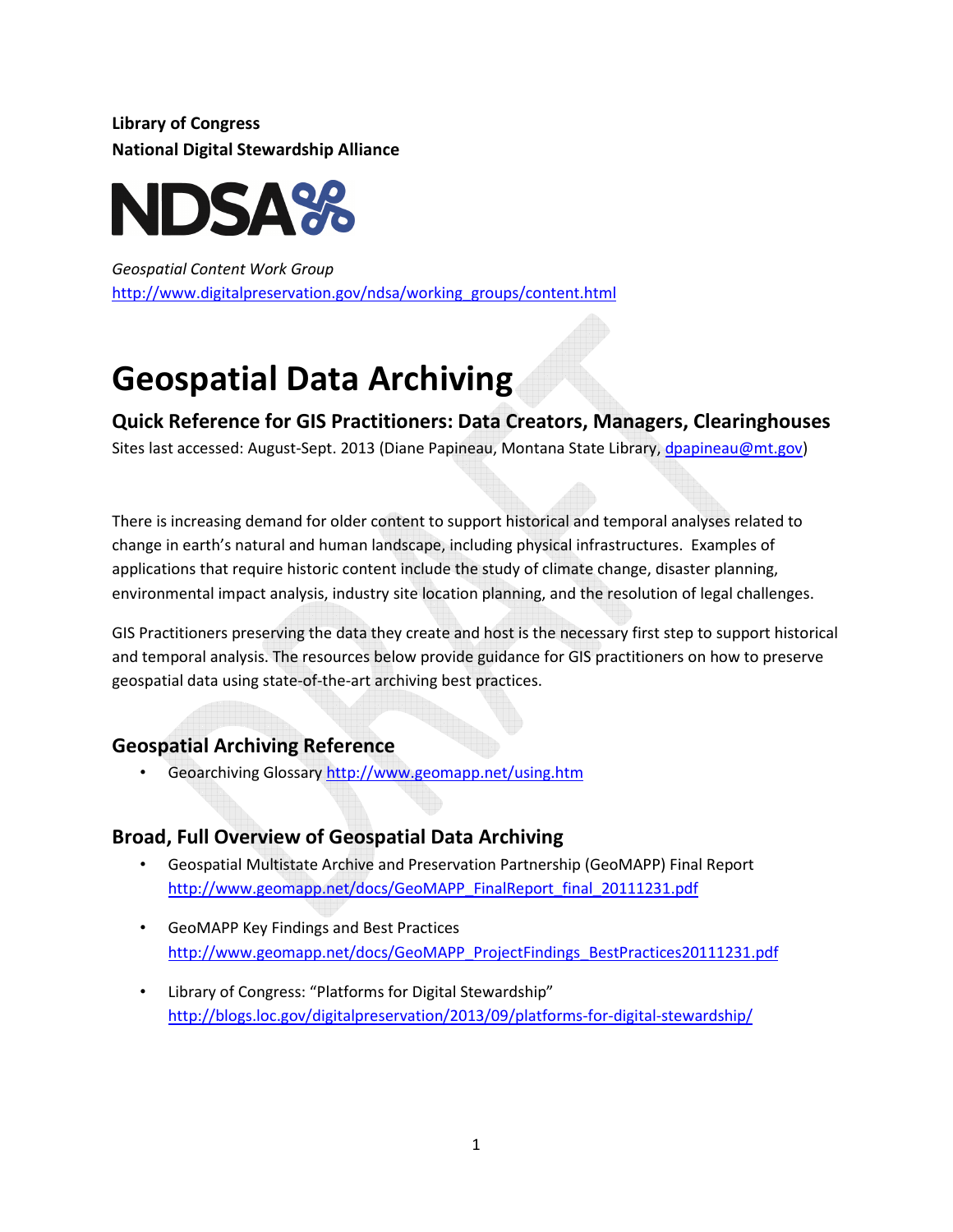### Business Planning

- GeoMAPP GeoArchiving Self-Assessment Tool http://www.geomapp.net/docs/GeoMAPP\_GeoArchiving\_SelfAssessment\_20100914.xls
- GeoMAPP GeoArchiving Business Planning Toolkit http://www.geomapp.net/publications\_categories.htm#busplan
- State of Utah Business Plan For Archival Preservation of Geospatial Data Resources http://www.geomapp.net/docs/Utah\_Business\_Plan\_Geospatial\_%20Archive\_2008.pdf

## Collection Development Policy Examples

- Collection Development Policy for the National Geospatial Digital Archive http://www.ngda.org/research/Collections/NGDA\_Collection\_Development\_Policy\_11\_06\_final .doc
- Collection Development Policy for Montana State Library http://apps.msl.mt.gov/About\_the\_Library/Policies/22\_colldev.pdf
- Collection Policy Cornell University Geospatial Information Repository http://cugir.mannlib.cornell.edu/CUGIRCollectionDevtPolicy\_20060825.pdf
- Library of Congress Collections Policy Statements: Cartographic and Geospatial Materials http://www.loc.gov/acq/devpol/cartog.pdf

## Geospatial Data Archiving Best Practices

#### Selection and Appraisal

- GeoMAPP: Appraisal of Geospatial Data http://www.geomapp.net/docs/InfoPartner\_Appraisal\_presentation\_final\_20110728.pdf
- NDSA: Appraisal and Selection of Geospatial Data Not posted online yet, but internet search soon should find it.
- FGDC Users/Historical Data Working Group "Guidance on the Selection and appraisal of Geospatial Content of Enduring Value" Not posted online yet, but internet search soon should find it.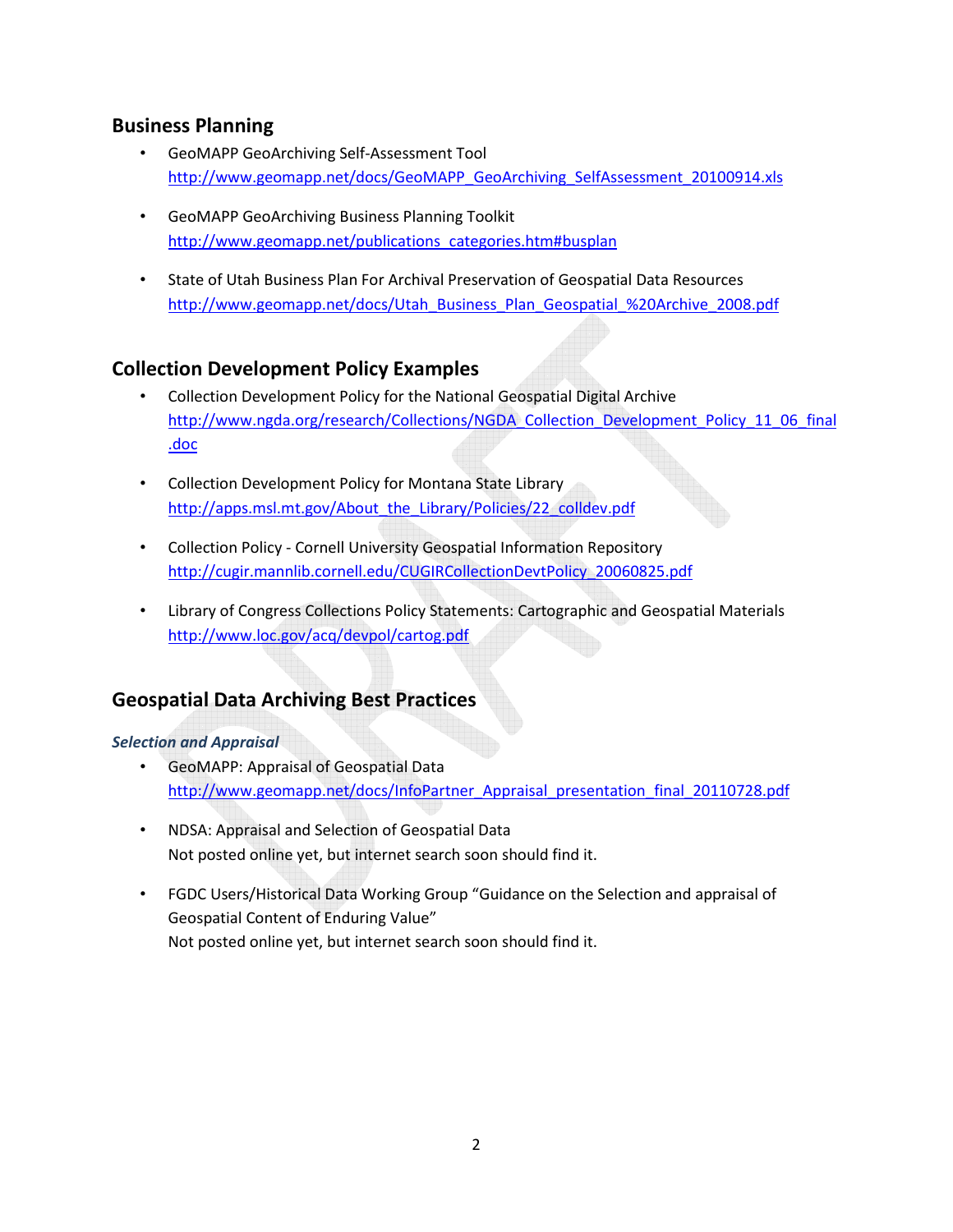#### Metadata/Record Keeping

- GeoMAPP: Archival Metadata Elements for the Preservation of Geospatial Datasets http://www.geomapp.net/docs/GIS\_OAIS\_Archival\_Metadata\_v1.0\_final\_20110921.pdf
- GeoMAPP: Utilizing Geospatial Metadata to Support Data Preservation Practices http://www.geomapp.net/docs/GeoMetadata\_Items\_for\_Preservation\_2011\_0110.pdf
- FGDC: Managing Historical Geospatial Data Records: Guide for Federal Agencies http://www.fgdc.gov/library/factsheets/documents/histdata.pdf

#### Transferring Data to an Archive

- GeoMAPP: Best Practices for Archival Processing for Geospatial Datasets http://www.geomapp.net/docs/GIS\_Archival\_Processing\_Process\_v1.0\_final\_20111102.pdf
- GeoMAPP: Best Practices for Geospatial Data Transfer for Digital Preservation http://www.geomapp.net/docs/Geo\_Data\_Transfer\_BestPractices\_v1.0\_final\_20111201.pdf
- GeoMAPP: Geospatial Data File Formats Reference Guide http://www.geomapp.net/docs/GeoMAPP\_Geospatial\_data\_file\_formats\_FINAL\_20110701.xls
- Library of Congress: "Bagger" Data Transfer Tool https://github.com/LibraryOfCongress/bagit-java

#### Archive Storage

• GeoMAPP Storage Primer http://www.geomapp.net/docs/GeoMAPP\_Storage\_Primer\_final\_20111231.pdf

#### Discovery and Access of Archived Data (examples)

- North Carolina State University Libraries GIS Data Collection http://www.lib.ncsu.edu/gis/datalist.html
- North Carolina Digital Collections http://www.digital.ncdcr.gov/cdm/search/collection/p15012coll6/searchterm/carolina/field/all /mode/exact/conn/and/order/title/ad/asc/cosuppress/1
- Kentucky Department for Libraries and Archives (browse by title) http://dspace.kdla.ky.gov:8080/jspui/handle/10602/1166
- Utah Department Of Administrative Services: Online Catalog http://archives.utah.gov/research/catalog.html (search for "geospatial")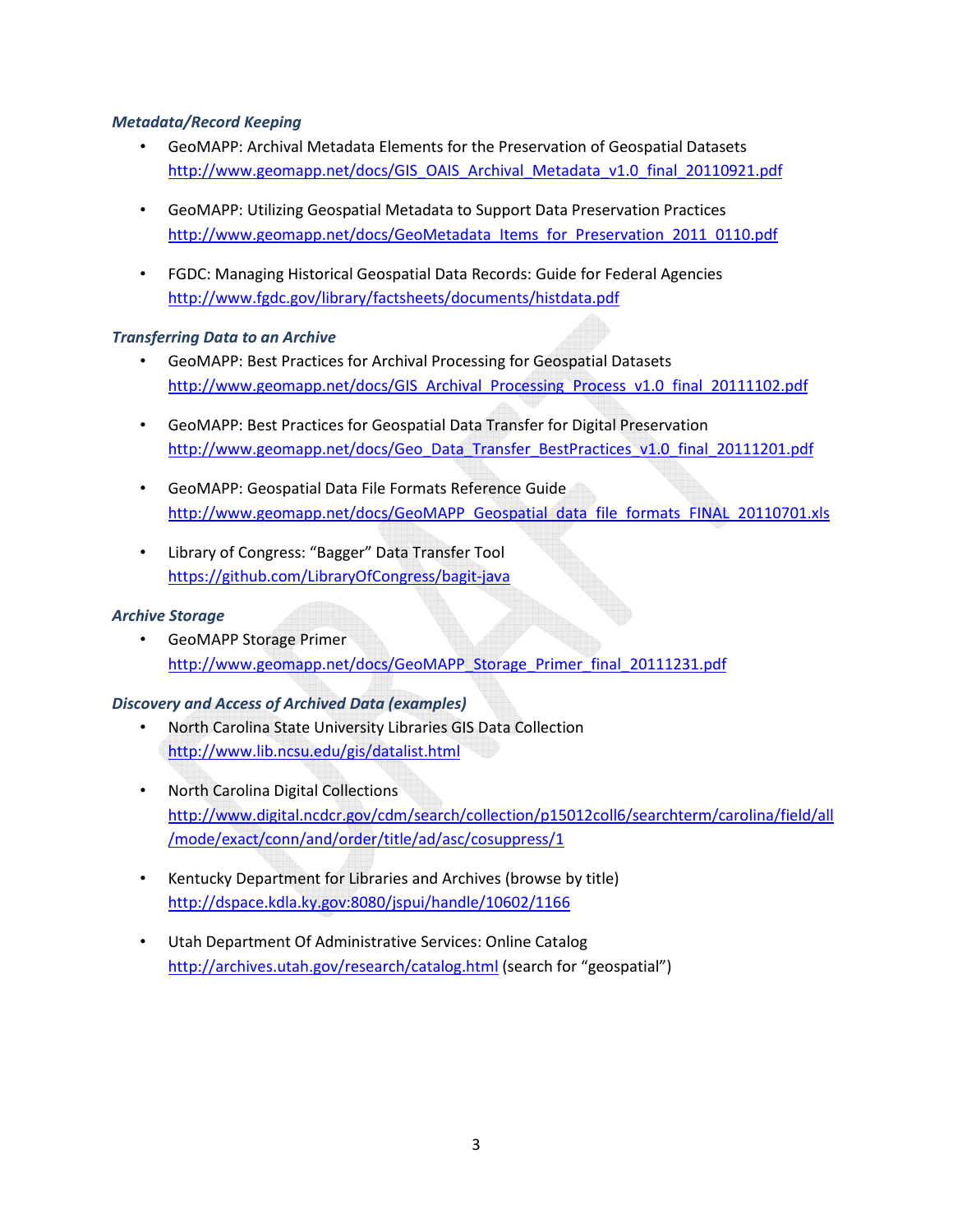#### Interagency Agreements

- Libraries as Distributors of Geospatial Data: Data Management Policies as Tools for Managing Partnerships http://muse.jhu.edu/journals/library\_trends/v055/55.2steinhart.html
- Legal Agreements Governing Archiving Partnerships: The NGDA Approach http://www.ngda.org/docs/Pub\_Sweetkind\_Arch2009%20\_09.pdf

## Managing/Curating Geospatial Archive Collections

• Advancing Geospatial Data Curation: http://www.ukoln.ac.uk/events/pv-2005/pv-2005-final-papers/030.pdf

## Examples: Geospatial Data Archiving Systems

• California's Geospatial Records: Archival Appraisal, Accessioning, and Preservation http://salt.unc.edu/eLegacy/

## Early Efforts/Rationale for Geospatial Data Archiving

- ESRI UC Lightning Talk: The Benefits of Preserving Digital Geospatial Data http://www.youtube.com/watch?v=dgPAvRK91Io
- Update on Geospatial Data Preservation Efforts http://www.lib.ncsu.edu/ncgdap/presentations/2009\_Mountain\_View\_Opening\_Plenary\_Morri s Preservation.ppt
- GeoArchiving 101 for Fun, Profit, and Peace of Mind http://proceedings.esri.com/library/userconf/proc10/UC/papers/pap\_1202.pdf
- North Carolina Geospatial Data Archiving Project http://www.lib.ncsu.edu/ncgdap/
- Next Generation Archives: The NC Geospatial Data Archiving Project http://www.geomapp.net/docs/200903\_geotools\_JE\_ZN.pdf
- Preservation of Digital Geospatial Resources: A Team Climb http://www.geomapp.net/docs/geomapp\_pres\_nsgic2008.pdf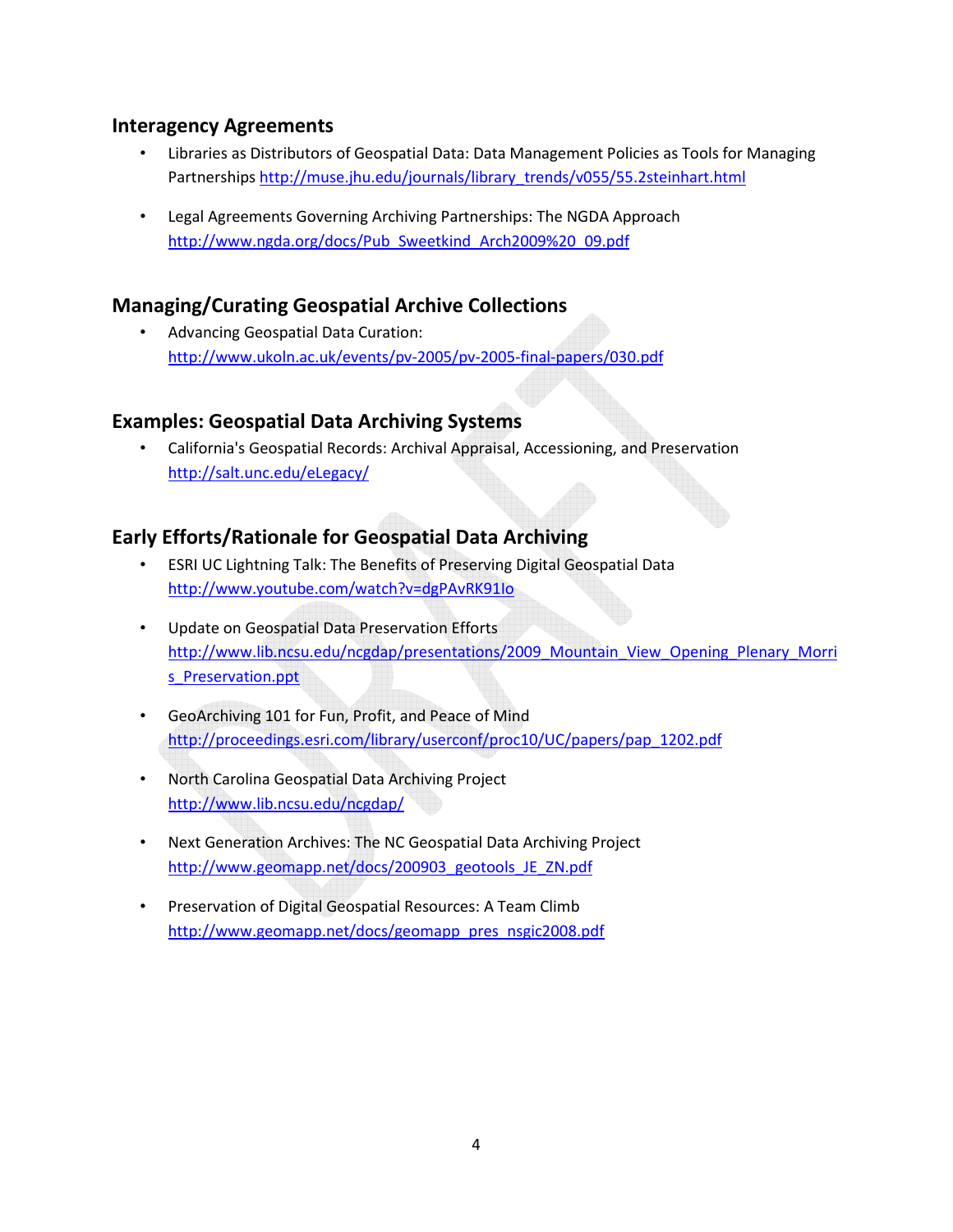## Geospatial Archiving Organizations/Projects

#### Geospatial Data Preservation http://geopreservation.org

Hosted and maintained by the Center for International Earth Science Information Network (CIESIN) at Columbia University. Browse by Topic or by Resource Type.

#### GeoMAPP

#### http://www.geomapp.net/

Multi-year project involving four full-partner states and many more "informational partners states." Project concluded in December 2011. Online reports and best practices are available for data creators and data archivists.

National Digital Information Infrastructure and Preservation Program (NDIIPP) and National Digital Stewardship Alliance (NDSA) Geospatial Content Work Group http://www.digitalpreservation.gov/

NDIIPP was established in 2000. NDIIPP launched Geospatial Multistate Archive and Preservation Project (GeoMAPP). The NDSA Geospatial Content Work Group was formed at the close of the GeoMAPP project. The NDSA Geospatial Content Team is interested in exploring challenges and solutions to the long-term preservation, stewardship and accessibility of digital mapping information.

#### FGDC Historic Data Working Group

http://www.fgdc.gov/participation/working-groups-subcommittees/hdwg

The Users/Historical Data Working Group is established under the auspices of the Federal Geographic Data Committee (FGDC) to promote and coordinate activities among Federal agencies who are primarily users of, not generators of, geospatial data.

## OpenGeoPortal

#### http://opengeoportal.org

The Open Geoportal is a collaboratively developed, open source, federated web application to rapidly discover, preview, and retrieve geospatial data from multiple repositories.